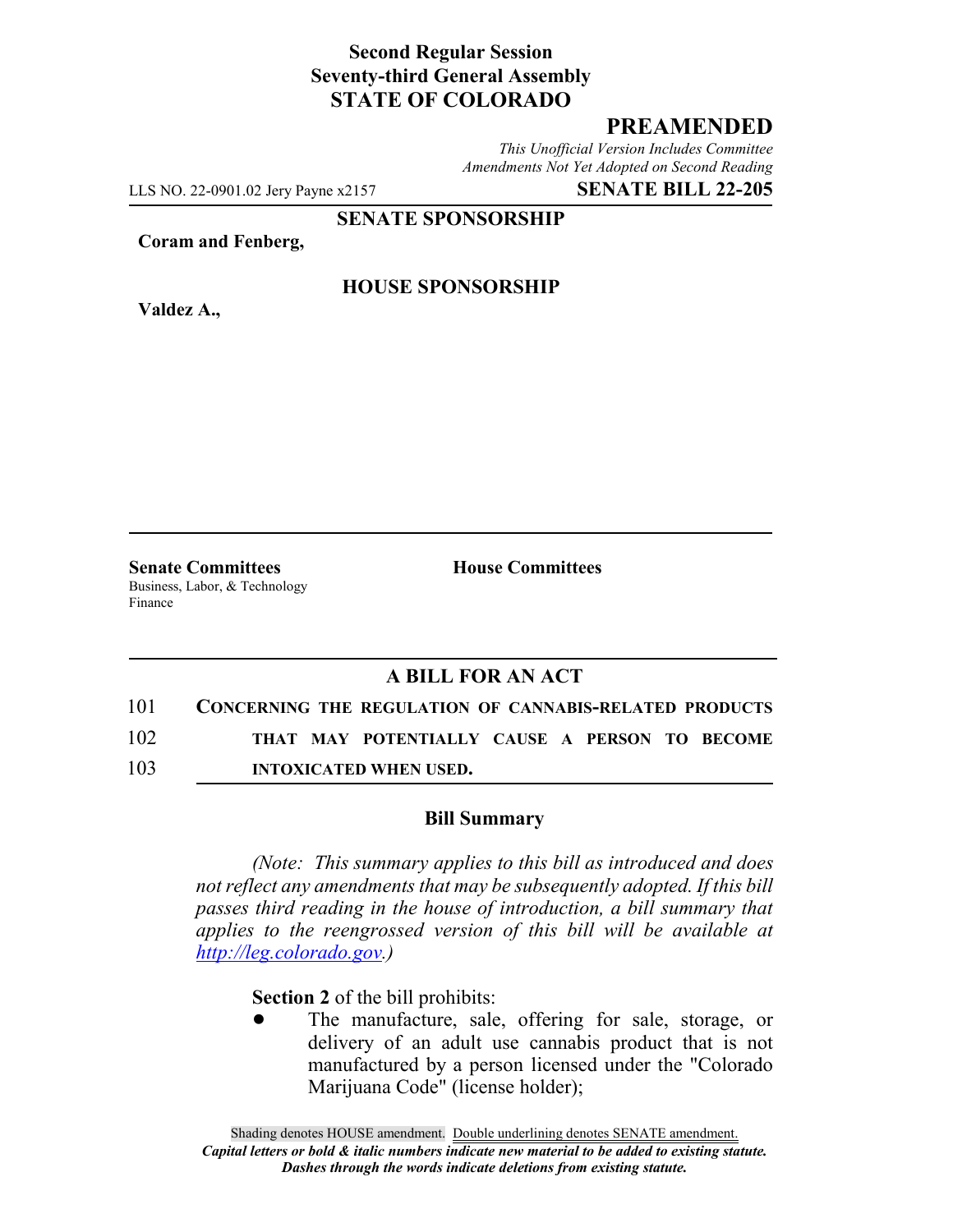- The manufacture, sale, offering for sale, storage, or delivery of a product containing industrial hemp that is for human consumption and that is not food, a cosmetic, a dietary supplement, a food additive, an herb, or an over-the-counter drug that contains industrial hemp; and
- The manufacture, sale, offering for sale, storage, or delivery of an industrial hemp product that was not manufactured by a registered wholesale food manufacturer. **Section 3** imposes a civil penalty of up to \$10,000 for:
- ! Manufacturing, selling, offering for sale, storing, or delivering an adult use cannabis product that is not manufactured by a license holder; and
- ! Violating a permit requirement for industrial hemp products established by rule.

These penalties are credited to the the wholesale food manufacturing and storage protection cash fund.

**Section 4** prohibits a political subdivision of Colorado from promulgating or enforcing additional duties for or standards for food safety applicable to premises or places where industrial hemp products are held for distribution, produced, manufactured, packed, processed, prepared, treated, packaged, or transported.

Current law authorizes the department of public health and environment (department) to require permits for manufacturing food that may be contaminated so that it is injurious to health. The department may establish standards for the permits and manufacturing. **Section 5**:

- ! Adds dietary supplements, food additives, cosmetics, and industrial hemp products to this provision;
- ! Adds that an ingredient that is injurious to health also authorizes the department to require a permit.

**Section 6** requires a political subdivision of Colorado to get department approval to perform food safety inspections at facilities used to store, manufacture, produce, pack, process, treat, package, or transport industrial hemp products.

Current law declares industrial hemp products not adulterated unless the product violates certain provisions. **Section 7** adds that an industrial hemp product is deemed adulterated if the product is an adult use cannabis product and is not manufactured by a license holder. **Section 7** authorizes a wholesale food manufacturing facility to sell, produce, or possess products containing artificially derived cannabinoids only if:

- The facility is registered;
- The product is an industrial hemp product;
- The product is not intoxicating; and
- $\bullet$  Prior to distribution and sale, the manufacturing facility has provided the marijuana enforcement division (division) samples and information concerning the product.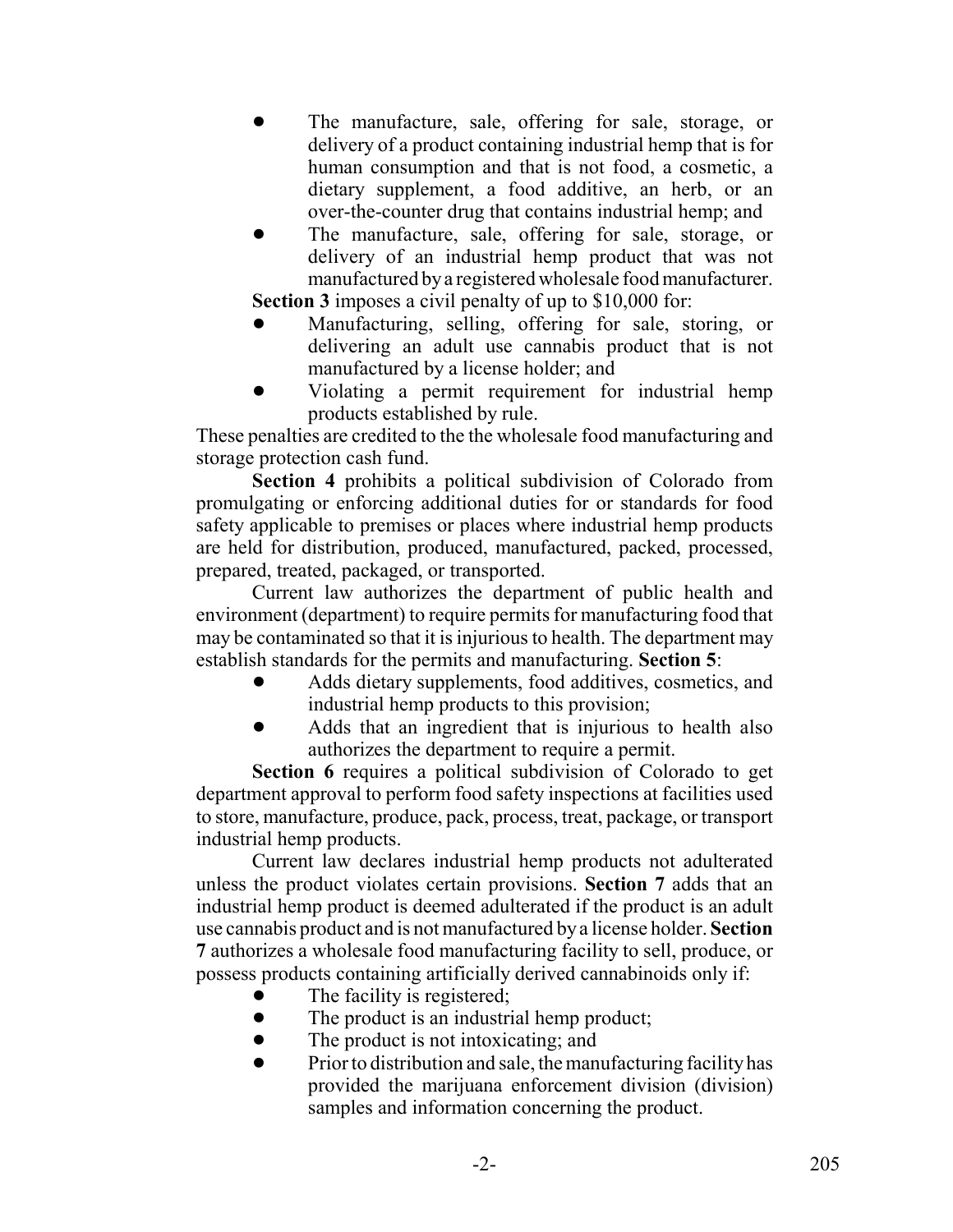**Section 9** authorizes the division to promulgate rules, with the technical assistance of the department, to define the amount of one or more tetrahydrocannabinols that results in the designation of a product as an adult use cannabis product. **Section 9** also requires the division to promulgate rules to regulate the manufacturing, distribution, and sale of adult use cannabis products as retail marijuana products.

**Section 10** prohibits a retail marijuana store from offering for sale or accepting an adult use cannabis product that was not properly designated as and transferred to it by a licensed retail marijuana products manufacturer or accelerator manufacturer.

**Section 11** prohibits a retail marijuana manufacturer from transferring an adult use cannabis product unless the person holds the appropriate license under the "Colorado Marijuana Code".

**Section 12** makes it a deceptive trade practice to violate the provisions of the bill that apply to hemp, cannabis, or anything made from hemp or cannabis.

| $\mathbf{1}$   | Be it enacted by the General Assembly of the State of Colorado:            |
|----------------|----------------------------------------------------------------------------|
| $\overline{2}$ | <b>SECTION 1.</b> In Colorado Revised Statutes, 25-5-426, add (4)(e)       |
| 3              | as follows:                                                                |
| 4              | 25-5-426. Wholesale food manufacturing and storage -                       |
| 5              | definitions - legislative declaration - fees - cash fund - rules - repeal. |
| 6              | IN ADDITION TO ANY POWERS LISTED IN THIS SECTION, THE<br>$(4)$ (e)         |
| 7              | DEPARTMENT MAY PROMULGATE RULES TO PROHIBIT, WITHIN FINAL                  |
| 8              | PRODUCT MADE AVAILABLE FOR SALE, THE CHEMICAL MODIFICATION,                |
| 9              | CONVERSION, OR SYNTHETIC DERIVATION OF INTOXICATING                        |
| 10             | TETRAHYDROCANNABINOL ISOMERS, INCLUDING DELTA-8, DELTA-9, AND              |
| 11             | DELTA-10, OR OTHER INTOXICATING TETRAHYDROCANNABINOL ISOMERS               |
| 12             | THAT ORIGINATE FROM INDUSTRIAL HEMP OR MAY BE SYNTHETICALLY                |
| 13             | DERIVED.                                                                   |
| 14             | <b>SECTION 2.</b> In Colorado Revised Statutes, add 44-10-206 as           |
| 15             | follows:                                                                   |
| 16             | 44-10-206. Task force - creation - report - repeal. (1) THE                |

-3- 205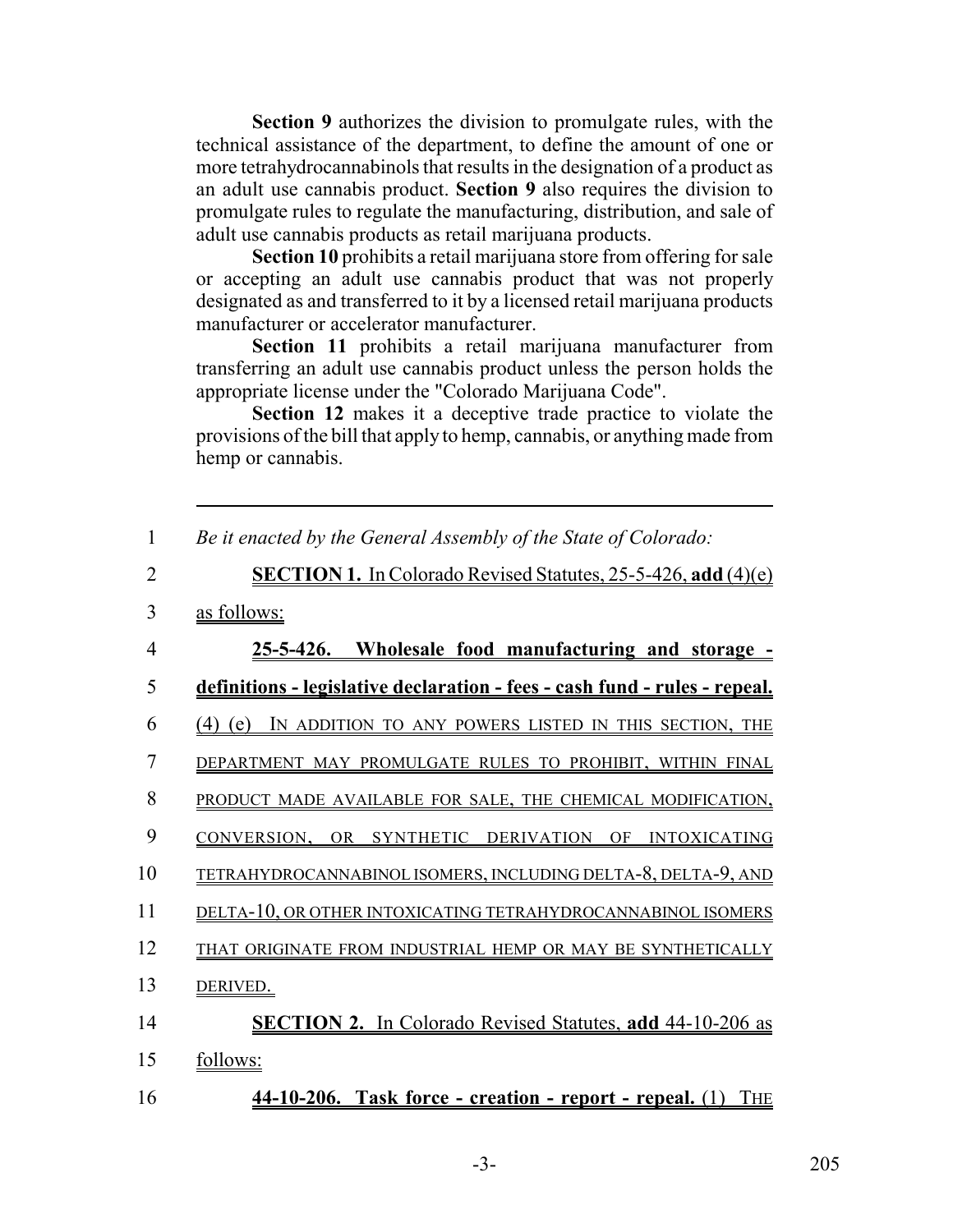| $\mathbf{1}$   | STATE LICENSING AUTHORITY SHALL CREATE A TASK FORCE TO STUDY    |
|----------------|-----------------------------------------------------------------|
| $\overline{2}$ | INTOXICATING HEMP PRODUCTS AND MAKE LEGISLATIVE AND RULE        |
| 3              | RECOMMENDATIONS. THE EXECUTIVE DIRECTOR SHALL CONVENE THE       |
| $\overline{4}$ | TASK FORCE BY SEPTEMBER 1, 2022. THE TASK FORCE CONSISTS OF THE |
| 5              | FOLLOWING REPRESENTATIVES:                                      |
| 6              | ONE REPRESENTATIVE APPOINTED BY THE EXECUTIVE<br>(a)            |
| $\overline{7}$ | DIRECTOR TO REPRESENT THE STATE LICENSING AUTHORITY;            |
| 8              | (b)<br>ONE REPRESENTATIVE APPOINTED BY THE EXECUTIVE            |
| 9              | DIRECTOR OF THE DEPARTMENT OF PUBLIC HEALTH AND ENVIRONMENT;    |
| 10             | (c) ONE REPRESENTATIVE APPOINTED BY THE ATTORNEY GENERAL;       |
| 11             | (d) ONE REPRESENTATIVE APPOINTED BY THE COMMISSIONER OF         |
| 12             | AGRICULTURE;                                                    |
| 13             | (e)<br>ONE REPRESENTATIVE APPOINTED BY THE EXECUTIVE            |
| 14             | DIRECTOR WHO IS AN ATTORNEY WITH EXPERTISE IN THE REGULATION OF |
| 15             | MARIJUANA;                                                      |
| 16             | (f)<br>FOUR REPRESENTATIVES APPOINTED BY THE EXECUTIVE          |
| 17             | DIRECTOR TO REPRESENT PERSONS LICENSED UNDER THIS ARTICLE 10 AS |
| 18             | A MEDICAL MARIJUANA CULTIVATION FACILITY, MEDICAL MARIJUANA     |
| 19             | PRODUCTS MANUFACTURER, RETAIL MARIJUANA CULTIVATION FACILITY,   |
| 20             | OR RETAIL MARIJUANA PRODUCTS MANUFACTURER;                      |
| 21             | (g)<br>ONE REPRESENTATIVE APPOINTED BY THE EXECUTIVE            |
| 22             | DIRECTOR WHO IS AN ATTORNEY WITH EXPERTISE IN THE REGULATION OF |
| 23             | INDUSTRIAL HEMP;                                                |
| 24             | (h)<br>ONE REPRESENTATIVE APPOINTED BY THE EXECUTIVE            |
| 25             | DIRECTOR TO REPRESENT HEMP REFINERS;                            |
| 26             | ONE REPRESENTATIVE APPOINTED BY THE EXECUTIVE DIRECTOR          |
| 27             | TO REPRESENT A CONSUMER NONPROFIT ORGANIZATION;                 |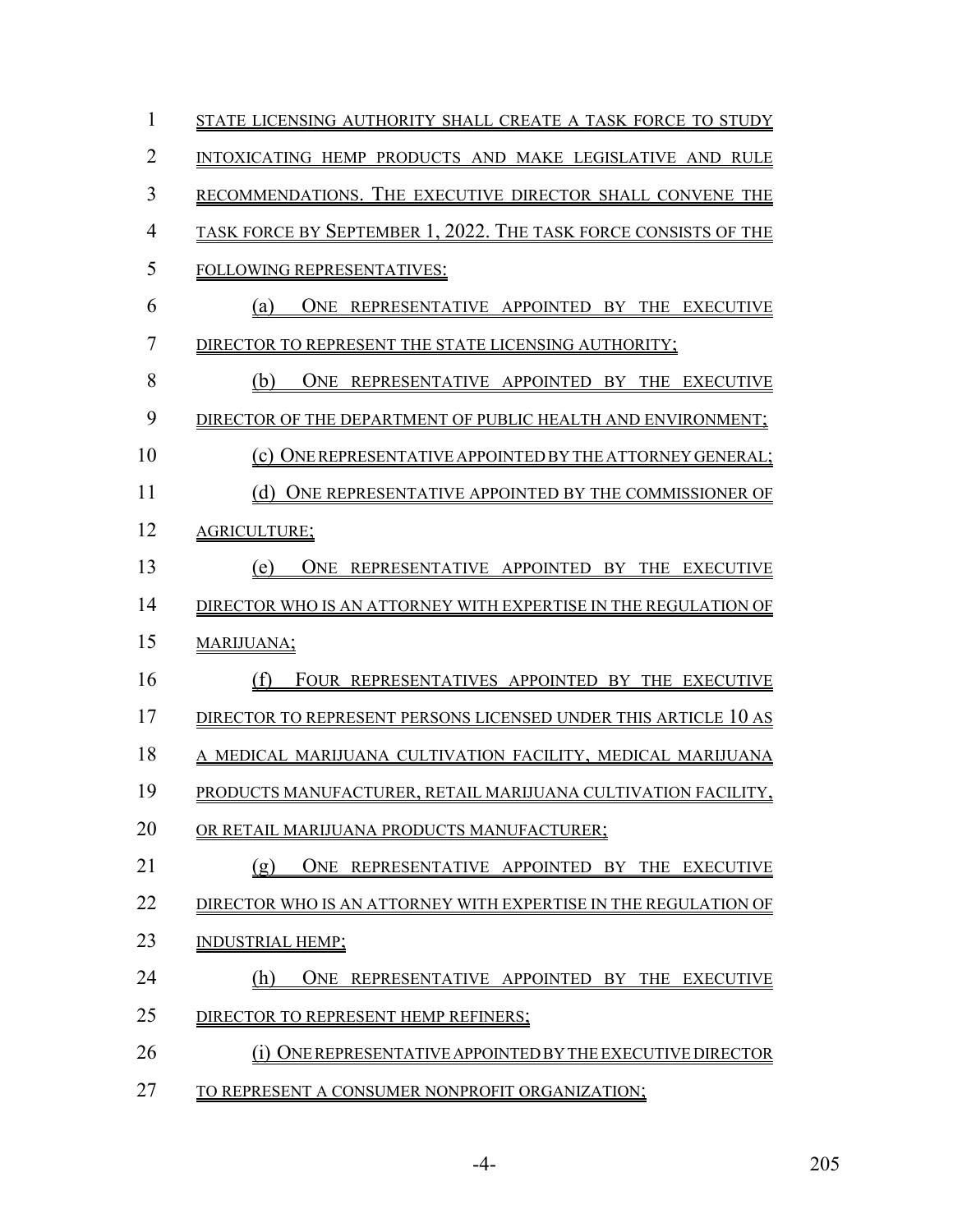| $\mathbf{1}$   | (i) ONE REPRESENTATIVE APPOINTED BY THE EXECUTIVE DIRECTOR                |
|----------------|---------------------------------------------------------------------------|
| $\overline{2}$ | TO REPRESENT FULL SPECTRUM INDUSTRIAL HEMP PRODUCERS;                     |
| 3              | (k)<br>ONE REPRESENTATIVE APPOINTED BY THE EXECUTIVE                      |
| $\overline{4}$ | DIRECTOR TO REPRESENT MEDICAL PATIENTS;                                   |
| 5              | (1)<br>TWO REPRESENTATIVES APPOINTED BY THE EXECUTIVE                     |
| 6              | DIRECTOR TO REPRESENT PERSONS WHO SELL HEMP AT RETAIL;                    |
| $\overline{7}$ | TWO REPRESENTATIVES APPOINTED BY THE EXECUTIVE<br>(m)                     |
| 8              | DIRECTOR TO REPRESENT PERSONS LICENSED UNDER THIS ARTICLE 10 AS           |
| 9              | A MEDICAL MARIJUANA STORE OR AS A RETAIL MARIJUANA STORE;                 |
| 10             | ONE REPRESENTATIVE APPOINTED BY THE EXECUTIVE<br>(n)                      |
| 11             | DIRECTOR TO REPRESENT TESTING LABS; AND                                   |
| 12             | $\circ$<br>ONE REPRESENTATIVE APPOINTED BY THE EXECUTIVE                  |
| 13             | DIRECTOR TO REPRESENT A COUNTY OR DISTRICT PUBLIC HEALTH AGENCY           |
| 14             | <b>ESTABLISHED UNDER SECTION 25-1-506.</b>                                |
| 15             | (2) (a) THE TASK FORCE SHALL SUBMIT A REPORT TO THE GENERAL               |
| 16             | ASSEMBLY BY JANUARY 1, 2023. THE REPORT MUST CONTAIN ANY OF THE           |
| 17             | TASK FORCE'S LEGISLATIVE RECOMMENDATIONS CONCERNING THE                   |
| 18             | REGULATION OF INDUSTRIAL HEMP AND AN ANALYSIS OF<br><b>THE</b>            |
| 19             | EFFECTIVENESS OF EACH RECOMMENDATION.                                     |
| 20             | (b) AS A PART OF THE REPORT, THE TASK FORCE SHALL MAKE RULE               |
| 21             | RECOMMENDATIONS CONCERNING THE REGULATION OF INTOXICATING                 |
| 22             | <b>HEMP PRODUCTS.</b>                                                     |
| 23             | THIS SECTION IS REPEALED, EFFECTIVE JULY 1, 2023.<br>(c)                  |
| 24             | <b>SECTION 3.</b> In Colorado Revised Statutes, 6-1-105, add              |
| 25             | $(1)(000)$ as follows:                                                    |
| 26             | 6-1-105. Unfair or deceptive trade practices. (1) A person                |
| 27             | engages in a deceptive trade practice when, in the course of the person's |